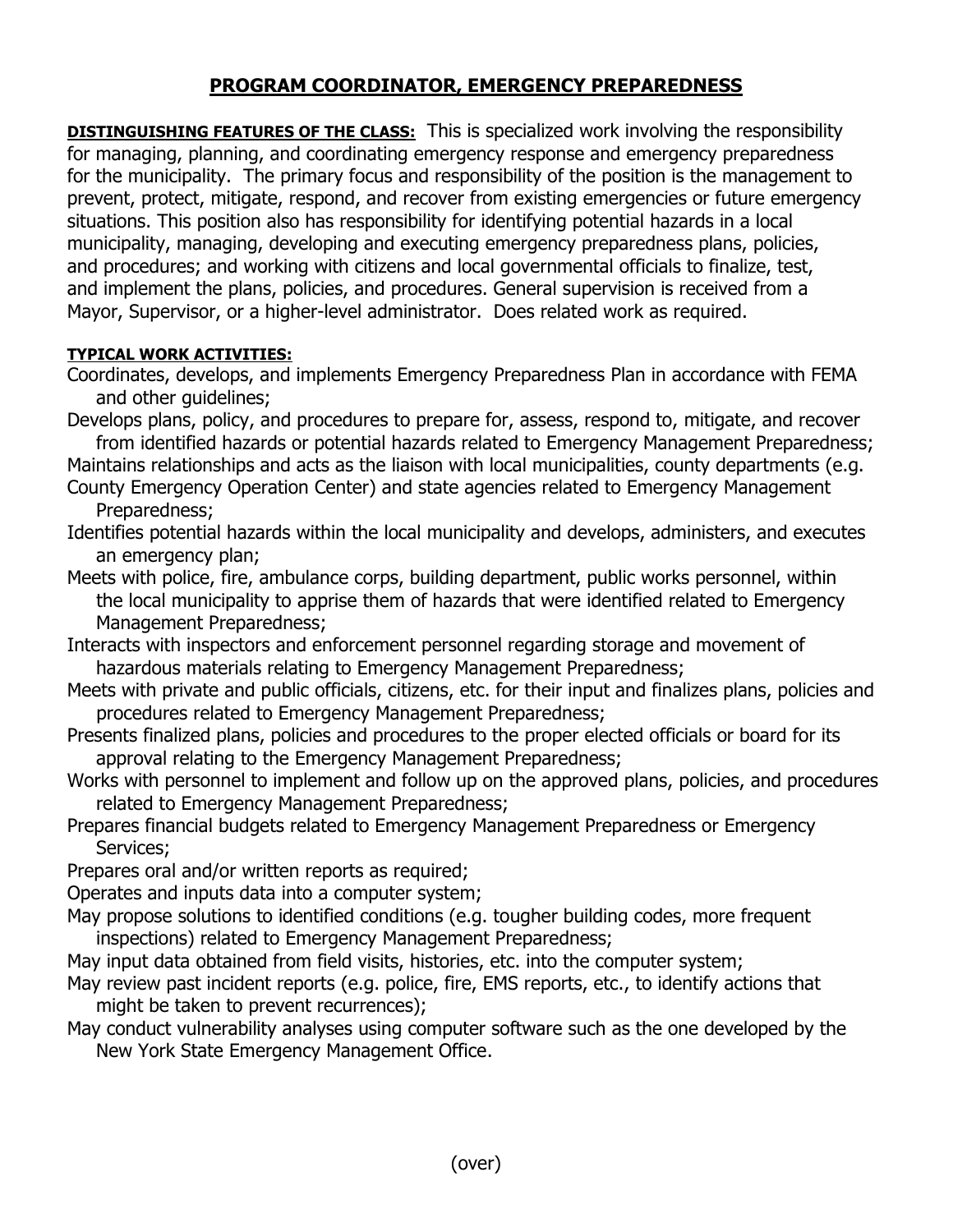### **FULL PERFORMANCE KNOWLEDGE, SKILLS, ABILITIES AND PERSONAL CHARACTERISTICS:**

Thorough knowledge of local geography and community and governmental organizations; good knowledge of techniques and methods required to control and mobilize resources in emergency situations; good knowledge of the basic concepts and techniques in the planning function, implementing new procedures or programs and evaluating their results and effectiveness; good knowledge of bookkeeping and record keeping practices applicable to municipal fiscal operations; ability to operate and input data into a computer; ability to understand the capabilities of the software to be used\*; ability to establish and maintain cooperative relationships with public officials, the general public, and professional and technical personnel; ability to communicate effectively both orally and in writing; ability to gather and evaluate data.

### **MINIMUM QUALIFICATIONS:**

- 1. A Bachelor's degree or higher and two (2) years of administrative<sup>\*\*</sup> experience, which included or was supplemented by either one (1) year of verified experience as a participating active member\*\*\* of a paid or volunteer fire, emergency or civil defense service organization; or one (1) year of experience formulating and/or overseeing the implementation of plans, policies or procedures relative to emergency preparedness, emergency management, emergency evacuation, hazardous materials preparedness or management, or related; or
- 2. An Associate's degree and four (4) years of administrative experience, which included or was supplemented by either one (1) year of verified experience as a participating active member of a paid or volunteer fire, emergency or civil defense service organization, or one (1) year of experience formulating and/or overseeing the implementation of plans, policies or procedures relative to emergency preparedness, emergency management, emergency evacuation, hazardous materials preparedness or management or related.

\*To be demonstrated during the probationary period.

\*\*Administrative experience shall include two or more of the following responsibilities: planning, resource allocation, policy formulation, program evaluation, budgeting and coordinating activities among work units or between agencies. Administration is distinguished from supervision in that it entails the direction and coordination of physical and financial resources in addition to the direction and coordination of people. Administration is concerned with relationships and issues that extend beyond a particular individual or work unit.

\*\*\*Verified experience as a participating active member means written proof from the service organization that the candidate meets the organization's definition of active (non-social) membership.

\*\*\*\*The title of Program Coordinator, Emergency Preparedness (Village) has been retitled to Program Coordinator, Emergency Preparedness.